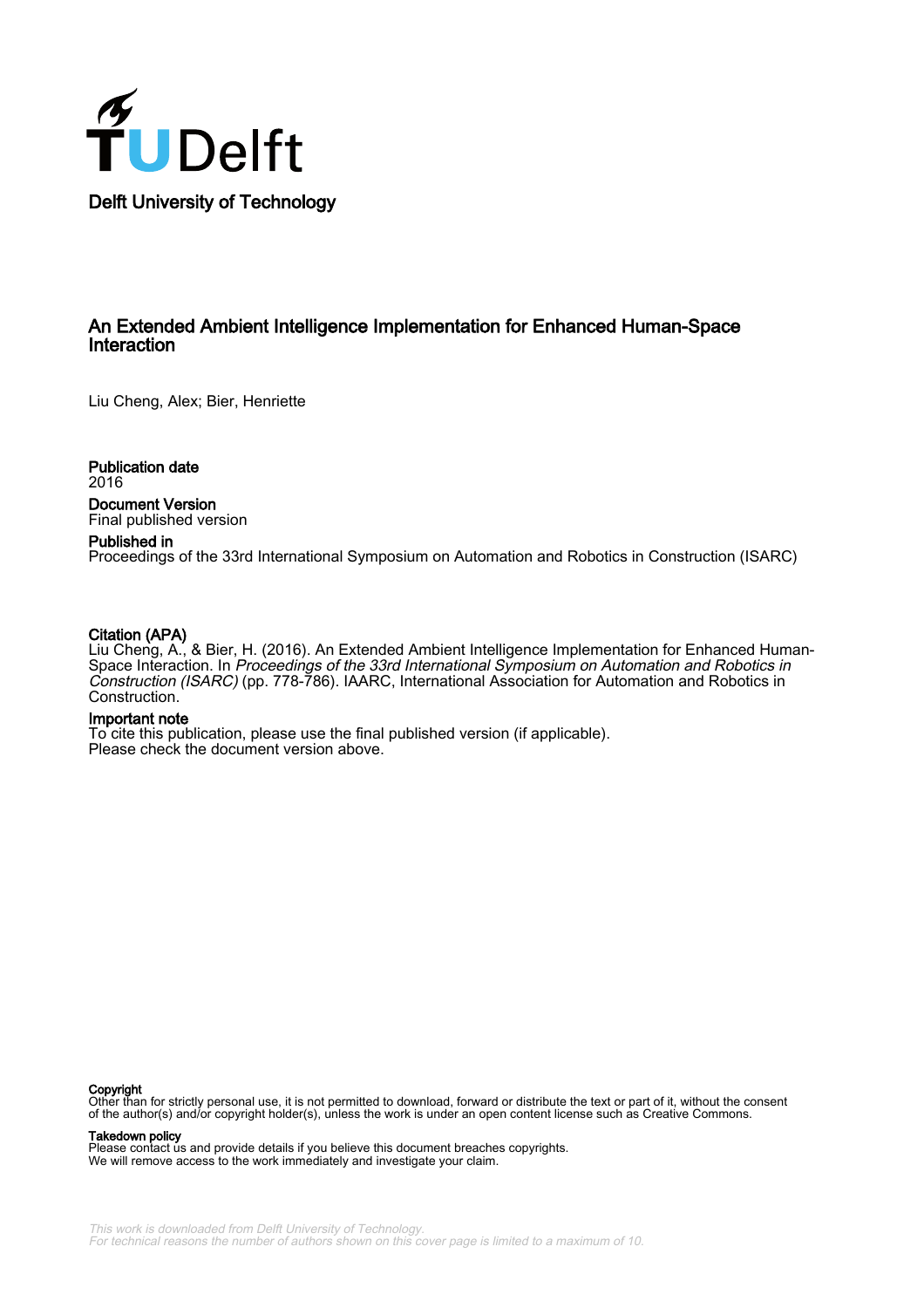# **An Extended Ambient Intelligence Implementation for Enhanced Human-Space Interaction**

**A. Liu Chenga,b and H. H. Biera**

*a* Faculty of Architecture and the Built Environment, Delft University of Technology, Delft, The Netherlands *b* Facultad de Arquitectura y Urbanismo, Universidad Tecnológica Equinoccial, Quito, Ecuador E-mail: a.liucheng@tudelft.nl, h.h.bier@tudelft.nl

**Abstract –** 

**This paper proposes an extended** *Ambient Intelligence* **(AmI) solution that expresses intelligence with respect to both** *Information and Communications Technologies* **(ICTs) and spatial reconfiguration in the built-environment. With respect to the former, a solution based on a decentralized yet unified** *Wireless Sensor Network* **(WSN) is proposed. This is deployed across exterior, interior, and wearable domains, equipped with heterogeneous platforms across embedded and ambulant nodes, and open to a variety of proprietary and non-proprietary communication protocols. With respect to the latter, a corresponding functionally and physically reconfigurable built-environment pertinent to the Adaptive Architecture discourse is revisited. The ICTs component aims to demonstrate the advantages of a cohesive and interoperable heterogeneity distributed along local and web-based proprietary and non-proprietary services over a prevalent locally based homogeneity with respect to both development platforms and communication protocols in a WSN. The architectural component aims to demonstrate that a highly adaptive and transformable built-environment is better suited to complement and to sustain assistive as well as interventive services enabled by said WSN. As a unified solution, the proposal showcases that the merging of technological and architectural considerations in the design of an intelligent environment enables more intuitive solutions that actively adapt to, interact with, intervene on the user to promote comfort and wellbeing via computational as well as physical feedbackloops.** 

#### **Keywords –**

**Ubiquitous Computing, Adaptive Architecture, Wireless Sensor Networks, Ambient Intelligence.** 

## **1 Introduction**

Present *Ambient Intelligence* (AmI) solutions tend to be situated in discrete structured environments. The salient disadvantage of this tendency is that the functional scope of such solutions does not extend beyond their deployment domain, and can therefore neither extend their services to nor gather valuable physiological data from the user in his/her absence. This is particularly problematic to solutions with components that depend on aggregated human interaction (explicit and/or implicit) and/or physiological data to perform optimally. A brief overview of developing trends and themes in the AmI discourse—e.g., see [1]—is sufficient to suggest that a considerable segment of AmI-related solutions are developing with such considerations.

In order to extend the monitoring capabilities of a system, AmI solutions built on *Wireless Sensor Network*s (WSN) may integrate remote mobile sensor nodes to work in conjunction with local ones to ascertain uninterrupted monitoring [2]. While said remote sensors may be fundamentally developed as project-specific devices and from technologies similar to those employed within the local WSN, a more effective approach would be to render the AmI system interoperable with existing commercial products and solutions. Researchers and developers have typically favored technological homogeneity due to practical considerations, but such an approach limits the reach of the developed system, as no single standard supersedes all others in every aspect. Since some standards are more robust than others depending on particular tasks, heterogeneous solutions that capitalize on this distinction have an advantage over their homogeneous counterparts. However, interoperability among heterogeneous systems is an on-going challenge in the development of AmI solutions (see [3], for example). Researchers have noted that commercial equipment is often closed, making seamless integration with developing AmI systems unfeasible [2]. But in the last five years commercial manufacturers have acted on a vested interest in making their products interoperable with a variety of systems in order to broaden their market. As a result, proprietary *Application*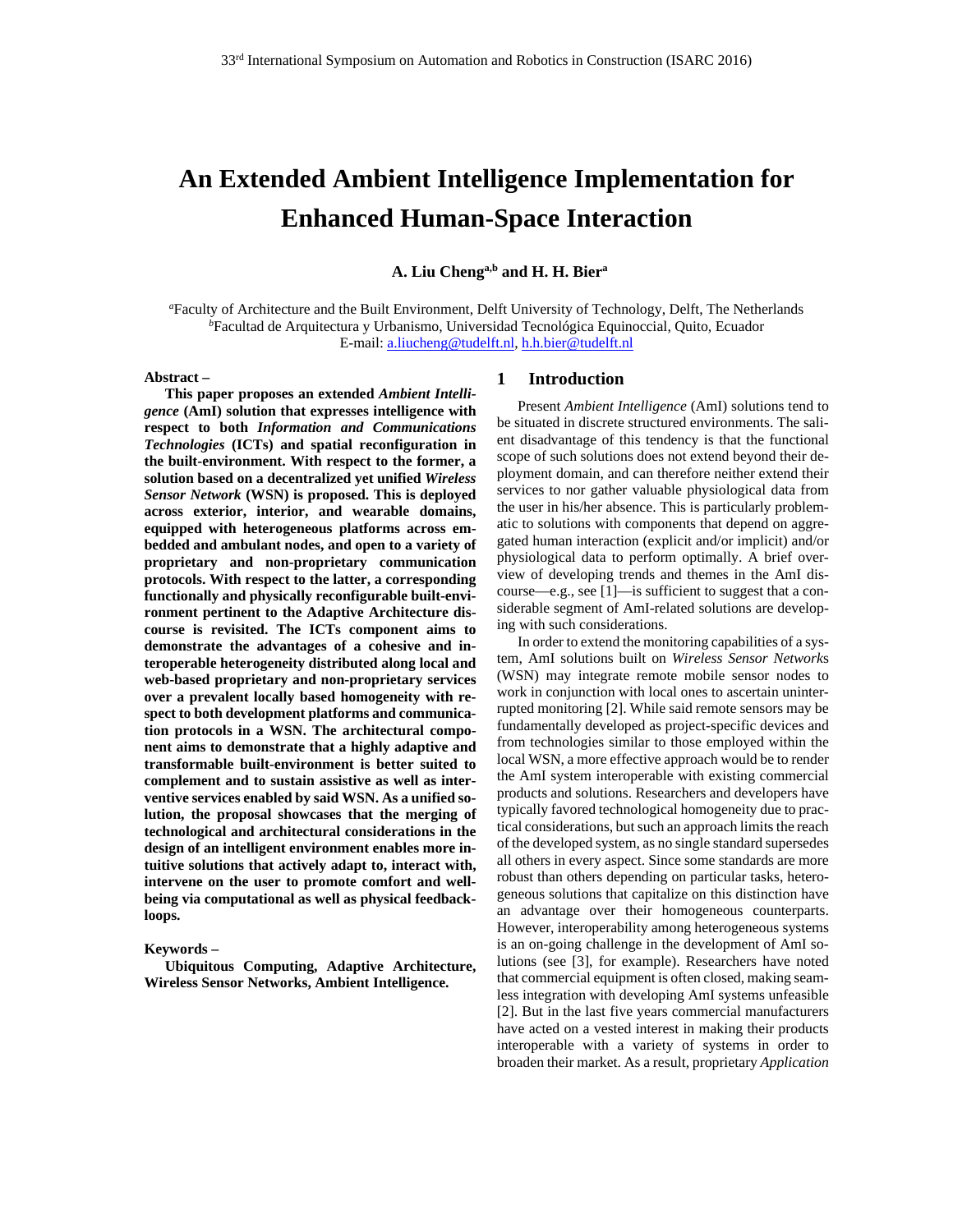*Program Interface*s (APIs) have enabled the seamless integration of some commercial products with non-proprietary systems. The WSN discussed in this paper is heterogeneous not only with respect to devices but also to communication protocols, and it uses a proprietary API to extend its monitoring abilities to ascertain uninterrupted operation.

In conjunction with technological considerations, another imperative yet generally overlooked consideration pertains to the built-environment within which said WSN is to be deployed. Conventional models tend to labor on a retrofitting strategy, where new services and technologies are made to work within a setting whose built typologies were conceived without ICT-integration in mind. Such models are informed by the belief that the costs of retrofitting the new into the old are less than those associated with late-stage design consolidation of intelligent services and their corresponding production [4, 5]. But this is true insofar as said design consolidation is *latestage*. Early-stage design consolidation of intelligent services in conjunction with robotically driven production [6], which considers the changes in the structure and infrastructure of the architecture that must be adopted in order to enable robotic environments suitable for ubiquitous systems and service robots [7, 8], do in fact instigate considerable cost reductions [9].

Yet the conventional model prevails due to either industry conservatism or lack of dialogue between researchers in the fields of ICTs and their counterparts in architecture and construction. As a result, contemporary discussions within the AmI discourse focus on ICT-based solutions while continuing to presuppose a static and conventional architecture. Such a tendency inadvertently hinders the development of the AmI discourse by neglecting considerations of consequence to both the pertinence and performance of said ICT-based solutions. For example, present conventional models are not able to accommodate situations where the very architecture of the built-environment altogether prevents or partially hinders the proper deployment and operation of ICT-based services. In order to facilitate a corresponding implementation and proper operation of heterogeneous ICT-based services, the architecture of the built-environment must be considered as part of the overall design strategy in order to express intelligence within it. In this manner, intangible computational services work in conjunction with tangible architectural transformations to mutually inform one another in order to enhance the quality and efficacy of both assistive and interventive services. Recent work in Adaptive Architecture has demonstrated that the immersed experience of built-environment transformations may inform and influence physiological responses—see [10], for example. The present work aims to showcase how ICT-based systems may work in conjunction with transformable architectural systems based on physiological phenomena in order to enhance the quality of living of the user.

## **2 Concept and Approach**

The proposed solution establishes a justified link between sensed physiological user-data with actuated architectural transformations within a built-environment. It does this via a series of interrelated mechatronic devices and architectural mechanisms that conform the WSN (see Figure 1). The architectural transformations explored are intended to promote the well-being of the user as well as enhance his/her overall experience of the space. In order to do this, a set of decision-making criteria to justify the link between sensed input and actuated output is defined (see Section 3). In the present scope, a variety of simple actuation events corresponding to particular scenarios are triggered based on a rudimentary decision-making mechanism.

In the first scenario, the user is assumed to be in a seating position, and his/her heart rate, perspiration levels, temperature, and changes in posture are processed to gauge the period and extent of user-inactivity. Based on medical baselines, the user is tacitly encouraged to change position, stand and/or walk for a variable period of time by the actuating system's gradual shifting of the desk and seat positions. In the second scenario, the user is assumed to be in a standing position. The system gauges the period in which the user has been inactive in such a position and invites him/her to engage in exercises that are only possible with the appearance of specialized transformable components. Such components would tacitly shift to indicate that the activity levels are sufficient while leaving the user the option to continue through expressed persistence. In the third and final scenario, the user is assumed to be absent from the structured environment for the majority of the day. The configuration of the interior environment adjusts itself in preparation for the arrival of its occupant into different combinations depending on the heart rate, and activity averages gathered remotely throughout the day. As a result, the configuration of the space may be more open and ventilated or more enclosed and hermetic.

These basic scenarios are sufficient to demonstrate that transformations in the built-environment are capable of engaging the user in response to his/her physiological state in order to regulate it. Further work to showcase higher degrees of decision-making sophistication is presently under development (see Section 4).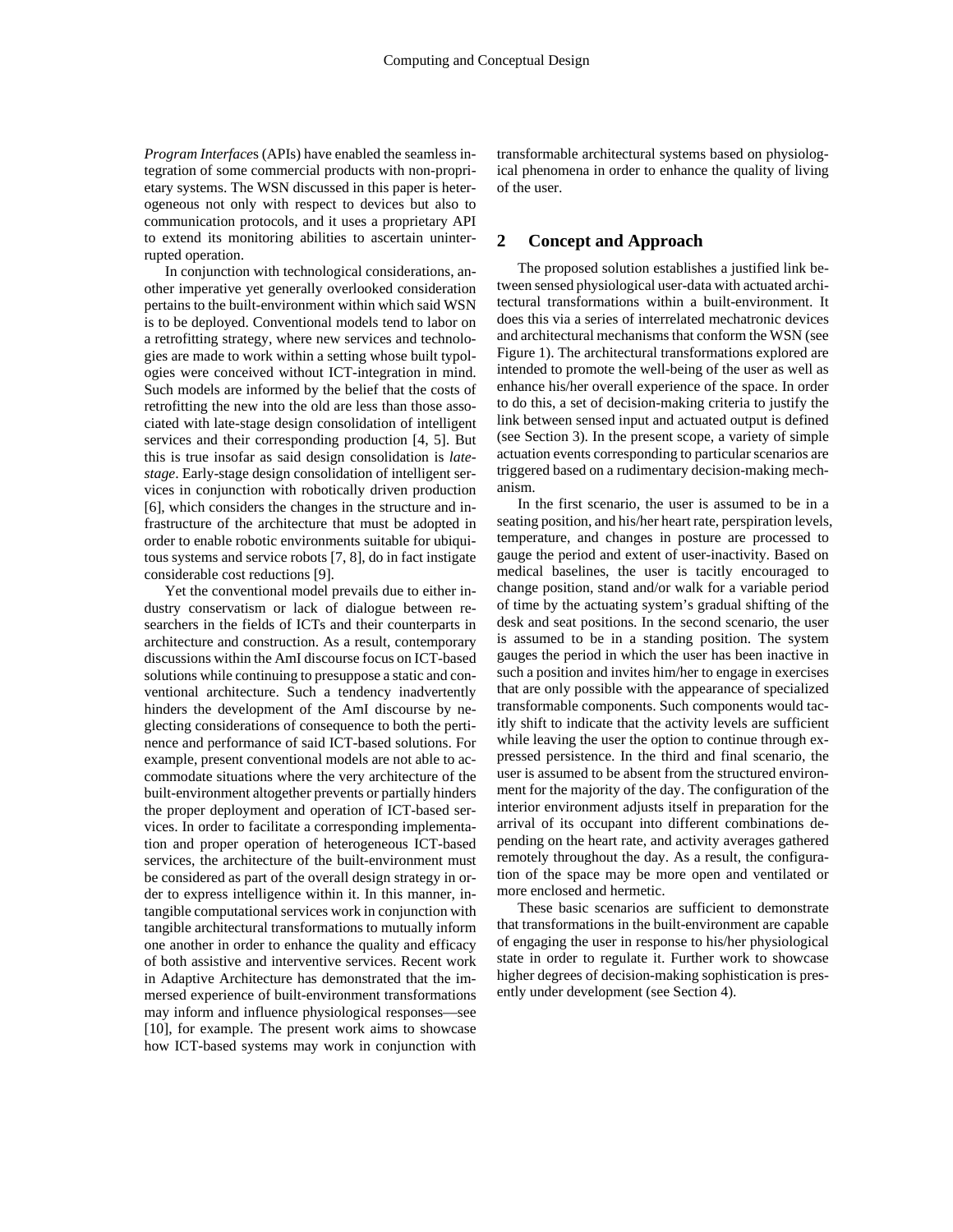

Figure 1: Proposed system architecture and organization.

## **3 Methodology and Implementation**

#### **3.1 Sensor types with respect to scenarios**

The WSN developed in this paper builds on the decentralized architecture implemented in [11]. In addition to three *BeagleBone Black©* [12] (BBB) development platforms, i.e., a (1) *Coordinator*, a (2) *Router*, and an (3) *End Node*; an (4) *Arduino UNO©* [13] microcontroller unit (MCU) coupled with *Libelium®*'s *e-Health Sensor Platform V2.0©* [14] (e-Health kit); (5) three *PunchThrough®*'s *LightBlue Bean©*s [15] (LBBs); and (6) *Fitbit*<sup>®</sup>'s *Charge HR*<sup> $\bar{\odot}$ </sup> [16], have also been integrated into the WSN. Only the *Coordinator* BBB node is used in the present implementation, while the remaining two will be used in subsequent development of the system. Furthermore, in addition to heterogeneity with respect to MCUs, the WSN operates across a variety of communication protocols, i.e., Bluetooth Low Energy (BLE), Wi-Fi, and ZigBee. The present combination of devices serves as a sampler of WSN functionality in exterior, interior, and wearable domains.

The BBB nodes represent the self-healing and meshed backbone of the WSN, while the Arduino UNO and e-Health sensors function as local embedded and principal sensors for the first scenario mentioned in Section 2; the LBB as the local ambulant and principal sensor corresponding to the second scenario; and the *Charge HR* as a remote ambulant and principal sensor corresponding to the third scenario. Although each scenario has a principal sensor system, it should be noted that all sensor systems play a role in each scenario. In the following subsections below a description for each corresponding system is detailed.

#### **3.1.1 Local embedded sensing for scenario 1**

The e-Health kit is used in conjunction with an Arduino UNO MCU to gather physiological data—i.e., pulse, peripheral capillary oxygen saturation (SpO2), sweat-levels, temperature—as well as pressure data as measured from a (7) transformable workstation consisting of a desk and a corresponding seat. The galvanic and pulse oximeter sensors are fixed directly unto the fingers of the user while temperature and pressure sensors are placed throughout the seat. These sensors are wired to the MCU. Simultaneously, the LBBs are used to track changes in acceleration, which occur whenever a change in posture takes place. The data gathered is transferred to the MCU via BLE, which is then relayed to the *Coordinator* BBB via ZigBee and made available to all other BBB nodes in case future subsystems require such data. The *Coordinator* node both analyses the data and streams it via Wi-Fi to a cloud-based plotting and analytics service, i.e., (8) *Plotly®* [17]. In this manner, long-term daily datasets are stored in *Plotly* and made accessible to any person and/or AmI system with the proper user-credentials; while short-term datasets are processed locally to trigger immediate corresponding actuation events. Over time, with the long-term statistical analysis, a personalized baseline may be ascertained. Short-term analysis would be set against this baseline to identify deviations from the user's *normal* state. Naturally, personalized baselines must also take into account prescribe medical baselines according to gender, age, weight range, etc.

The overall aim is to ensure well-being and encourage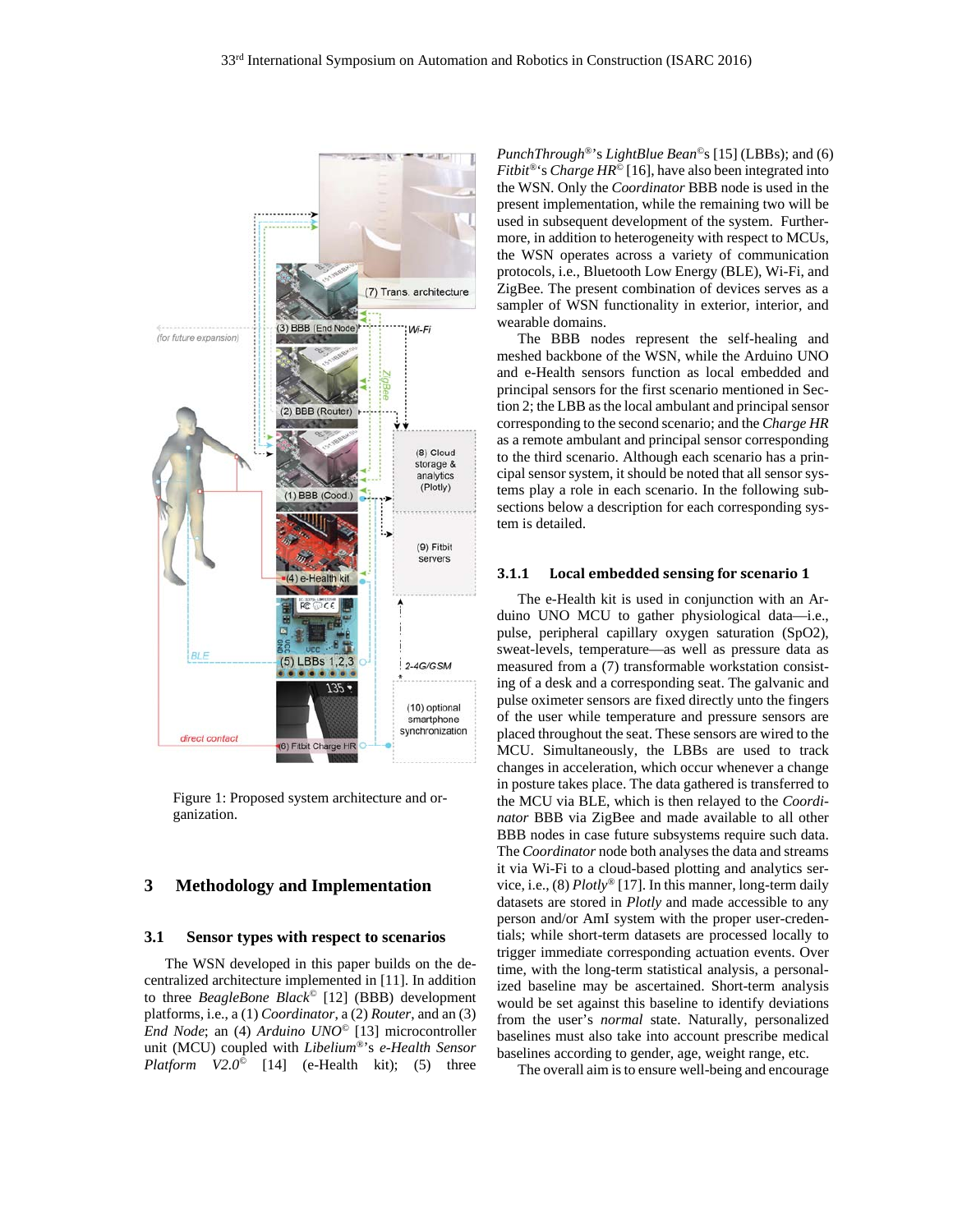healthier living. According to the World Health Organization (WHO), physical inactivity is a leading risk factor for global mortality with approximately 3.2 million deaths each year [18]. In order to prevent, for instance, the formation of decubitus ulcers due to persistent applied pressure to a tissue region or to reduce the development of varicose veins [19] sensor-actuators embedded in the built environment will initiate physical movement or activity. Pressure and temperature datasets relative to time and extent may be sufficient to estimate the probabilities of ulcer formations [20]. With respect to varicose veins, when the user has been sitting on one muscle group and/or has remained inactive for extended periods of time, the *Coordinator* BBB will command the seat and the desk component to shift in different directions to tacitly encourage the user to shift his/her weight and/or to exercise his/her lower extremities. The duration and frequency of this interventive service vary and depend on inactivity levels considered against both short-term data as well as long-term personal statistical baselines.

#### **3.1.2 Local ambulant sensing for scenario 2**

A series of LBBs are used to provide the user with wearable devices operational within the structured environment. The redundancy in these devices is intended to enhance accuracy and regional coverage—i.e., one LBB represents a wearable attached to the lower extremities, another to the upper extremities, yet another to the core of the upper-body. As in the first scenario, the data is shared across the entire WSN as well as stored and analyzed in *Plotly*. When the extent and frequency of changes in acceleration from these three regions are minimal and scattered far between, the *Coordinator* BBB shifts exercise components towards the region of the user to tacitly invite him/her to increase in activity levels. In the present scope these exercise components are general and hypothetically assumed components, represented as attached to the shifting seat and desk/wall components (see Figure 2). At this stage it is not important to define particular types of exercises as long as the user is moving with frequency and consistency.

The principal objectives in this scenario include the second objective of the previous scenario as well as the intention to proactively engage the muscular and circulatory systems. Aside from these considerations, there is also the intention to engage the user in entertaining tasks, as well-being is not confined strictly to medical concerns. The transformations instantiated in the geometry of the architecture may serve to engage the user in stimulating ways, some of which may have purely physical consequences while others may be both physically and mentally stimulating—for e.g., architecture-embedded Playware [21].

#### **3.1.3 Remote ambulant sensing for scenario 3**

A *Charge HR* activity tracker is used as the system's remote sensor node. This wearable device is designed to sense and record data pertaining to steps taken, heart rate, distance covered, calories burned, and floors climbed. The manufacturer's (9) API provides a means for the proposed WSN to connect to their servers in order to download user-specific datasets pertaining to the listed activities. This API is first installed in the *Coordinator* BBB, which is used in a *Python* script expressly written to fetch such datasets. As with the previous two scenarios, the downloaded time-series data is parsed for local analysis as well as *Plotly* storage and analytics. Inside of the structured environment, the Fitbit device synchronizes with the *Coordinator* BBB via BLE, and all collected data is subsequently relayed to Fitbit's servers via Wi-Fi. Outside of the structured environment, the device synchronizes with a smartphone with Fitbit's Application installed, and all collected data may be relayed to Fitbit's servers via (10) cellular communication technologies (e.g., 3G/4G). It should be noted that in the unlikely event that the *Charge HR* should malfunction, Fitbit's iOS / Android application is capable of turning the smartphone into an *ad hoc* tracker, thereby providing a level of justified redundancy.

The principal objective in this scenario is to maintain uninterrupted physiological data tracking with respect to the user even when he/she is outside of the structured environment. While he/she is within it, the Fitbit device may be used in conjunction with the e-Health kit to refine the heart rate analysis. But when he/she is outside the environment, it is in the interest of the WSN to keep gathering physiological data for the generation of a personalized long-term statistical profile. In addition to this objective, this scenario demonstrates how a remote agent may still be capable to influencing his/her home environment while absent. That is to say, depending on the currency of the gathered data *in absentia*, and relying on GPS-tracking services to ascertain user proximity to the structured environment, the WSN may adjust the builtenvironment's configuration in order to provide a more suitable welcome to the user. If the measured heart rate has been consistently elevated, and the activity levels have been construed as "intense" (under Fitbit's criteria) within a recent period, the built-environment may reconfigure itself to instantiate a more open and highly ventilated space to help balance the user's physiological status.

#### **3.2 Transformable architectural systems**

Local and remote sensing inform spatially reconfigurable architectural systems in order to facilitate adaptation and changing use. For instance, *Hyperbody*'s reconfigurable apartment is an experiment into designing a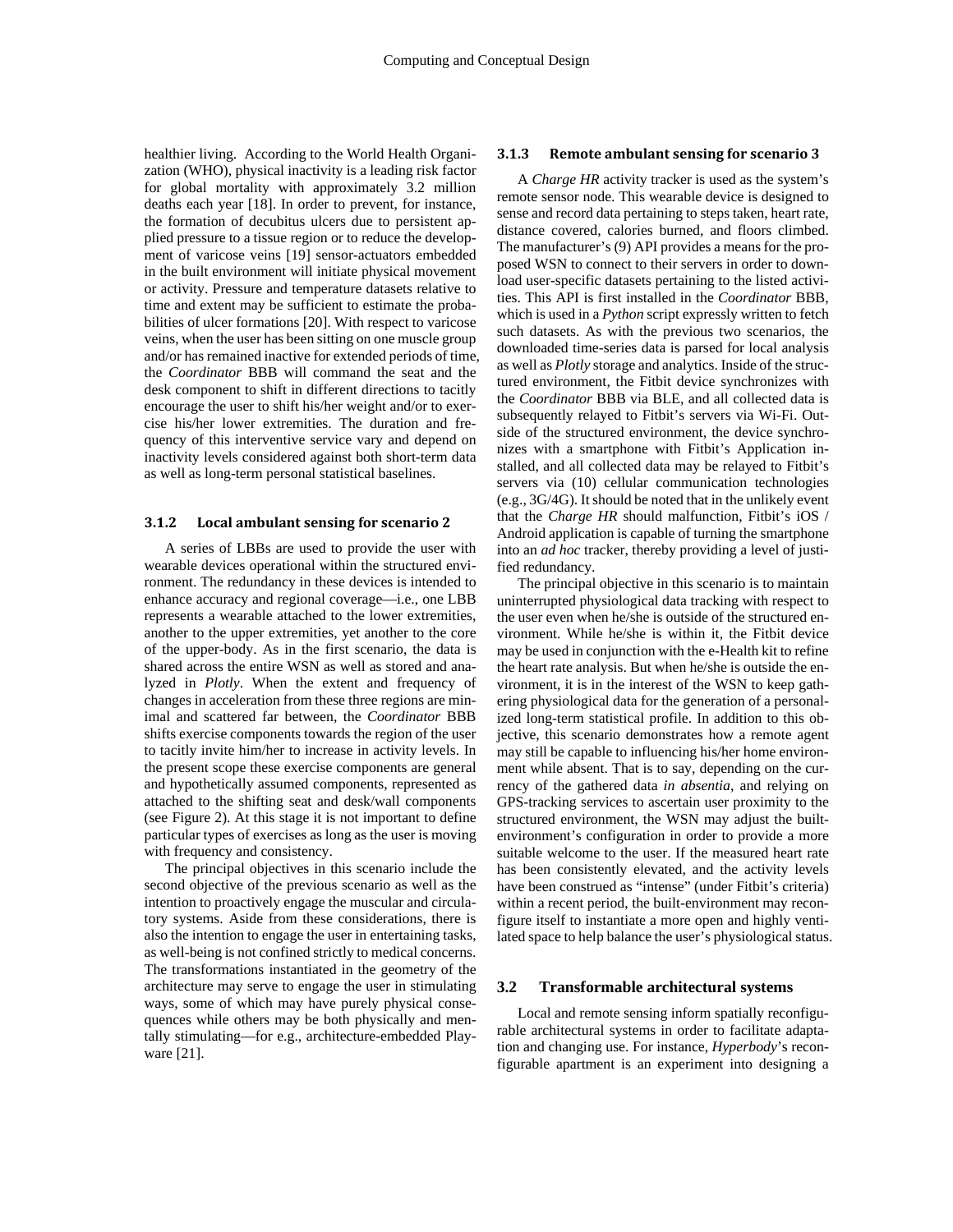small apartment of  $150 \text{ m}^3$  that has all the spatial qualities and functional performances of a standard  $300 \text{ m}^3$  apartment. The initial assumption was that when a user is in the kitchen or living room, this user does not use the sleeping room at the same time implying that at one moment of the day large sections of the space could cater to only one or two functions.

Spatial transformation is exploiting material and geometrical properties in order to easily facilitate continuous change of use. Developed as a compliant mechanism the system transfers input force or displacement through elastic deformation. Consisting of a monolithic (singlepiece) or jointless components, this adaptive architecture was envisioned to easily populate empty office buildings, which at the time corresponded to six million square meters and the number is—until now—still growing.

Such a reconfigurable apartment could employ WSN/BAN-enabled high-tech intelligence working in conjunction with architectural components in order to coordinate physical / geometrical rearrangements and/or spatial reconfigurations according to a set of conditions established in order to maximize the welfare of the user(s) (see Figure 2). The reconfigurable apartment is intended to cater to quotidian activities such as sleeping, eating, etc.; and the heterogeneous and decentralized WSN is envisioned to continuously gather interior environmental data specific to the respective activities via directly and indirectly attached sensors.

The apartment is envisioned to gradually *learn* that when the user is studying, s/he prefers a more private and intimate space, and accordingly walls, doors, ceiling heights, etc., may be adjusted in conjunction with temperature and illumination settings in order to instantiate just such space. Similarly, if s/he would prefer an open and welcoming space when socializing, the apartment would adapt its physical, geometrical, and spatial properties accordingly.

Furthermore, the apartment would encourage the user to adopt a healthier lifestyle by initiating spatial reconfiguration when physical activity is recommended. It would also adjust climate according to monitored needs. Heating, lighting, and ventilation would be distributed and locally deployed when needed and as needed, increasing levels of comfort while at the same time minimizing energy-waste.

In this context, sensor-actuated environments are not only customisable in order to provide healthier ambiance, but they may also offer solutions for managing the demands associated with rapid population growth, urban densification, and the contemporary inefficient use of built space by enabling multiple, changing uses within reduced timeframes.



Figure 2: Reconfigurable apartment developed with MSc 2 students and industry partners at *Hyperbody*, TU Delft (Pop-up Apartment, 2013)[6]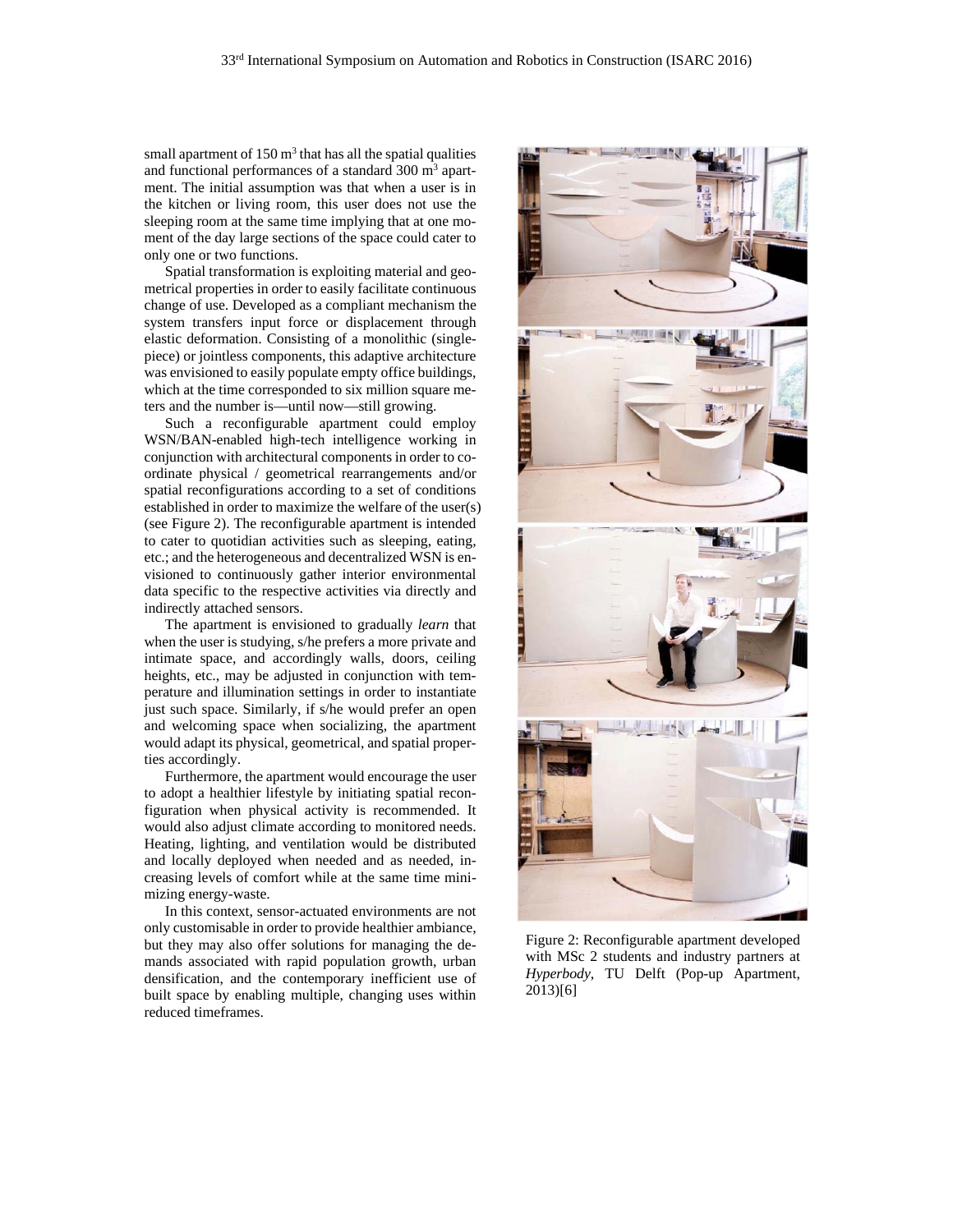#### **4 Discussion and Conclusions**

The present proposal attempts to demonstrate the advantages of integrating considerations pertaining to both the ICT as well as the adaptive / transformable architecture discourse into AmI solutions. Such solutions would not be confined to delivering ICT services only, but their very design would enable the means via which to express such services in a tangible manner, thereby increasing effectiveness. On a personal level, users would benefit from the proactive, intuitive, and highly personalized suggestions provided with corresponding means of execution, particularly with respect to quotidian activities. On a societal level, public and private healthcare providers would be alleviated from unnecessary and premature cases of patients whose ailments were exacerbated by sedentary lifestyles. This latter consideration is particularly pressing. For example, according to Espinoza, the *Organization for Economic Cooperation and Development* predicts that the health expenditure in the EU alone is expected to rise by 350% by the year 2050 compared to an economic expansion of only 180% [22]. This reality alone serves to promote extended AmI environments capable of both servicing and providing the means of engaging users to counteract sedentary habits, thereby becoming effective promoters and extenders of health. Although the proposed system is designed to engage and to benefit all age-groups, foreseeable early adopters in the near future are likely to include people with early symptoms related to metabolic syndrome, which—if left untreated—may lead to more serious secondary diseases [23] such as heart attacks, cognitive impairment [25], and even vascular dementia [28]. It should be stressed that although the system does indeed potentially mitigate the extent of health degradation of such target group, it is not intended purely as a mitigating solution. The extended AmI proposal detailed in this paper intends to enhance user-experience, use space intelligently by shifting programmatic functions within the same space throughout the day, and increase meaningful engagement between users and their built-environment in order to promote well-being and health.

In order to more accurately meet the proposal's intended objectives, further work into the extent of spatial transformability and its appropriateness with respect to form, function, and users' needs has to be developed. Furthermore, limitations inherent in the present solution must be resolved. The following three salient limitations may be highlighted: (1) the BLE operational range with respect to the *Coordinator* BBB; (2) the resolution and reliability of low-cost sensors; and (3) the rudimentary character of the decision-making mechanisms.

With respect to the first consideration, a series of routing devices may be scattered throughout the built-environment to ascertain communication between the LBBs and the Arduino UNO MCU and/or any of the BBBs

(provided these latter are equipped with pertinent BLEenabling shields). The feasibility of this solution decreases as the structured environment's size increases. In a relatively extreme scenario, long-range communication protocols may be used instead of BLE. Alternatively, the system could rely on the smartphone's gyroscopic and accelerometer data, broadcasted via *User Datagram Protocol* (UDP) [24]—assuming Wi-Fi coverage throughout the structured environment—whenever the LBBs are out of range.

With respect to the second consideration, the implementation of higher quality and costly sensor systems may be justified if and only if the data resolution, reliability, and performance is considerably greater than that of the low-cost counterparts. If the difference is marginal, then the system should be alternatively configured to operate with lower levels of resolution. With respect to the long term statistical profiling, the loss of some datasets is tolerable. This, of course, depends on what the sensor is measuring and what the actuating mechanism is intended to respond to. Certain actuation events will require higher resolution and system fidelity, while others may tolerate a certain degree of simplification. Therefore, a solution to this consideration must involve a more robust definition and justification of sensed inputs and actuated outputs, which would help to ascertain tolerances as well as to gauge the appropriateness of low-cost sensors. With respect to the third and final consideration, it may be noted that decision-making mechanisms—and corresponding inputs / outputs—are simultaneously the most promising and limiting factor in the development of such cyber-physical AmI solutions. In order for such mechanisms to become the drivers of dynamic and adapting artificial agents, there must be a degree of machine learning involved. This is made manifest in the present literature with respect to the computational side of AmI.

Finally, it needs to be stressed that cyber-physical AmI solutions have to be designed and implemented in such a way as to sustain a new kind of artificial ecosystem, where the environment's components are self-sustaining, and where their development, adaptation, and evolution occur in symbiosis with their corresponding users [26]. In more sophisticated iterations of the present project, architectural components could begin to demonstrate basic yet explicit forms of agency based on and in response to processed user as well as environmental data [27]. The fundamentally and analytically intelligent built-environment effortlessly facilitates an immediate and intimate version of what Oosterhuis has described as a *Society of Building Components*, where the environment's components act and react computationally (i.e., exchange data) and physically (i.e., change forms) towards one another and towards the users [29].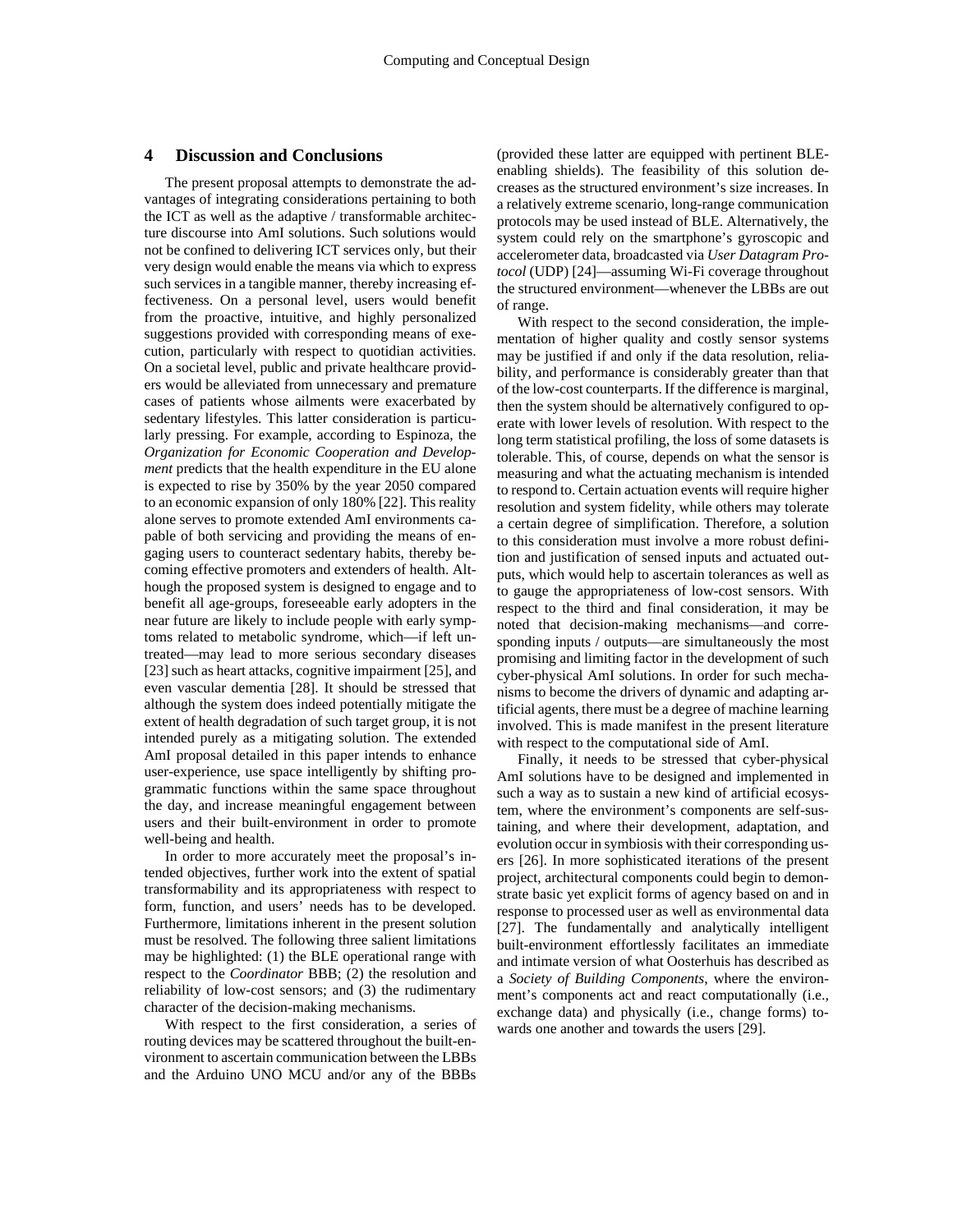#### **Acknowledgements**

This paper has profited from the contribution of *Hyperbody* researchers and students involved in the described project.

#### **References**

- [1] Hervás, R., Lee, S., Nugent, C., and Bravo, J., Eds. 2014. *Ubiquitous computing and ambient intelligence*. *Personalisation and user adapted services*. LNCS sublibrary. SL 3, Information systems and applications, incl. Internet/Web, and HCI 8867. Springer, Cham, New York.
- [2] Harrison, B. L., Consolvo, S., and Choudhury, T. 2010. Using Multi-modal Sensing for Human Activity Modeling in the Real World. In *Handbook of ambient intelligence and smart environments*, H. Nakashima, H. K. Aghajan and J. C. Augusto, Eds. Springer, New York, 463–478.
- [3] Jiménez-Fernández, S., Toledo, P. de, and del Pozo, F. Usability and Interoperability in Wireless Sensor Networks for Patient Telemonitoring in Chronic Disease Management. *IEEE transactions on bio-medical engineering* 60, 12, 3331–3339. 2013.
- [4] Blismas, N. and Wakefield, R. Drivers, constraints and the future of offsite manufacture in Australia. *Construction Innovation* 9, 1, 72–83. 2009.
- [5] Tam, C. M., Tam, V., Zeng, S. X., and Ng, W. Towards adoption of prefabrication in construction. *Building and Environment* 42, 10, 3642–3654. 2007.
- [6] Bier, H. H. Robotically Driven Architectural Production. *Archidoct* 2, 1, 11–16. 2014.
- [7] Forlizzi, J. and DiSalvo, C. 2006. Service robots in the domestic environment: a study of the roomba vacuum in the home. In *Proceedings of the 1st ACM SIGCHI/SIGART conference on human-robot interaction*. ACM.
- [8] Bier, H. H. 2011. Robotic environments. In *Proceedings of the 28th international symposium on automation and robotics in construction*, 863–868.
- [9] Bock, T. and Linner, T. 2015. *Robot-oriented design*. *Design and management tools for the deployment of automation and robotics in construction*. Cambridge handbooks in construction robotics. Cambridge University Press, New York, NY.
- [10] Schnädelbach, H., Slovák, P., Fitzpatrick, G., and Jäger, N. The immersive effect of adaptive architecture. *Pervasive and Mobile Computing* 25, 143–152. 2016.
- [11] Liu Cheng, A. 2015. *Design and Implementation of a Novel Cost-effective Fall-Detection and -Intervention System for Independent Living based on Wireless Sensor Network Technologies*. Master of Science thesis, Technische Universität München.
- [12] BeagleBoard®. 2015. *BeagleBone Black*. http:// beagleboard.org/black. Accessed 10 June 2015.
- [13] Arduino®. 2016. *Arduino UNO & Genuino UNO*. https://www.arduino.cc/en/Main/ArduinoBoardUno. Accessed 6 March 2016.
- [14] Libelium®. 2016. *e-Health Sensor Platform Complete Kit V2.0 for Arduino, Raspberry Pi and Intel Galileo [Biometric / Medical Applications]*. https://www.cooking-hacks.com/ehealth-sensorscomplete-kit-biometric-medical-arduino-raspberry-pi. Accessed 6 March 2016.
- [15] PunchThrough®. 2016. *The LightBlue Family*. *Bean and Bean+: BLE dev boards for the mobile age*. https://punchthrough.com/bean. Accessed 6 March 2016.
- [16] Fitbit®. 2016. *Charge HR*. https://www.fitbit.com/ chargehr. Accessed 6 March 2016.
- [17] Plotly®. 2015. *API Settings*. https://plot.ly/settings/api. Accessed 15 February 2015.
- [18] World Health Organization®. 2016. *Health topics: Physical activity*. http://www.who.int/topics/physical\_activity/en/. Accessed 11 March 2016.
- [19] Milio, G., Siragusa, S., Minà, C., Amato, C., Corrado, E., Grimaudo, S., and Novo, S. Superficial venous thrombosis. Prevalence of common genetic risk factors and their role on spreading to deep veins. *Thrombosis Research* 123, 2, 194–199. 2008.
- [20] Angelidis, I. K., Lidman, D., Sjöberg, F., and Thorfinn, J. Decubitus ulcer development. Pressure alone increases tissue temperature. *Eur J Plast Surg* 32, 5, 241–244. 2009.
- [21] Lund, H. H. and Marti, P. 2009. Designing modular robotic playware. In *Robot and Human Interactive Communication, 2009. RO-MAN 2009. The 18th IEEE International Symposium on*, 115–121.
- [22] Espinoza, J. 2011. *Europe's Failing Health*. http:// www.wsj.com/articles/ SB10001424052748704893604576200724221948 728. Accessed 15 April 2015.
- [23] McNeill, A. M., Rosamond, W. D., Girman, C. J., Golden, S. H., Schmidt, M. I., East, H. E., Ballantyne, C. M., and Heiss, G. The Metabolic Syndrome and 11-Year Risk of Incident Cardiovascular Disease in the Atherosclerosis Risk in Communities Study. *Diabetes Care* 28, 2, 385–390. 2005.
- [24] Liu Cheng, A. 2014. InTUItive Robot Teleoperation within Ambient Assisted Living Environments via Grasshopper, Firefly, and gHowl. In *Proceedings of the CIB IAARC W119 CIC 2014*